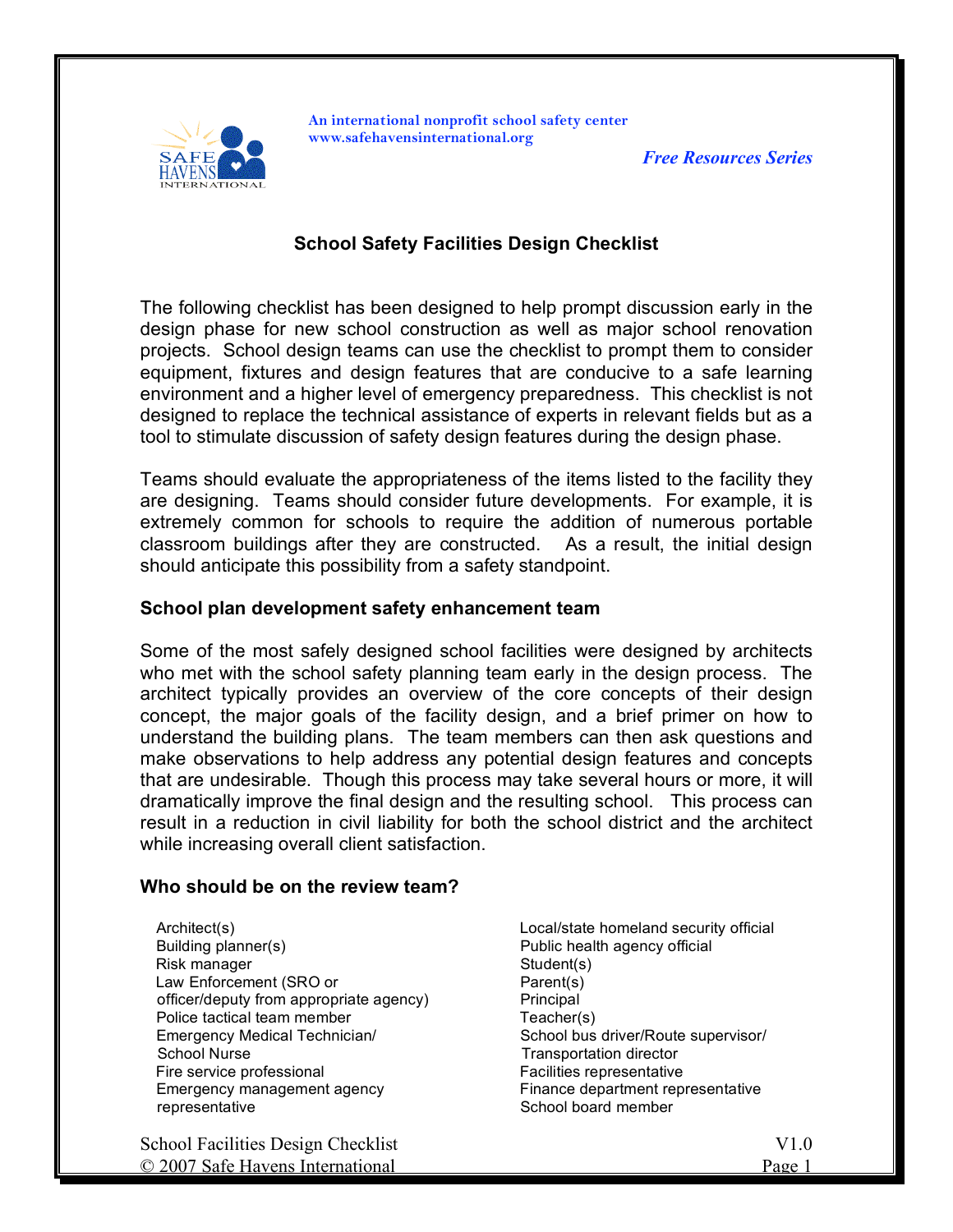## **Safety equipment and design features to be included**

Automatic external defibrillators with proper age appropriate features

 Power outlets near main doors for use with walk through metal detectors (this is necessary even if metal detectors will not be used on a daily basis)

 Power outlets located near auditorium and gymnasium entryways for use with walk through metal detectors for special events

Intrusion alarm system

Portable school radios for outdoor activities and crisis situations

First aid kits

Safety glasses

Saw Stop© saws or similar product

Fences around any rappelling towers, obstacle courses etc.

Fences around any drainage areas with standing or running water

Gates to control vehicle access

 Avoid the use of chain link fencing when possible – wrought iron or aluminum is more attractive, harder to climb, provides superior natural surveillance and usually costs less over time because people cannot easily cut holes in the fence or vandalize it

 Avoid solid block or brick walls on the exterior that block natural surveillance or will encourage skate boarding

Avoid cement benches that have surfaces conducive to skateboarding

Mark speed breakers with high visibility markings

Emergency telephones accessible in public areas

 Use exterior doors that remain locked during the day but are easily accessible to staff members (it should be easy for a teacher to open doors to bring a class in quickly from outside in the event of a crisis)

 Incorporate murals and other attractive physical features to create a sense of connection between students, staff and parents and the place of school

| School Facilities Design Checklist |        |
|------------------------------------|--------|
| © 2007 Safe Havens International   | Page 2 |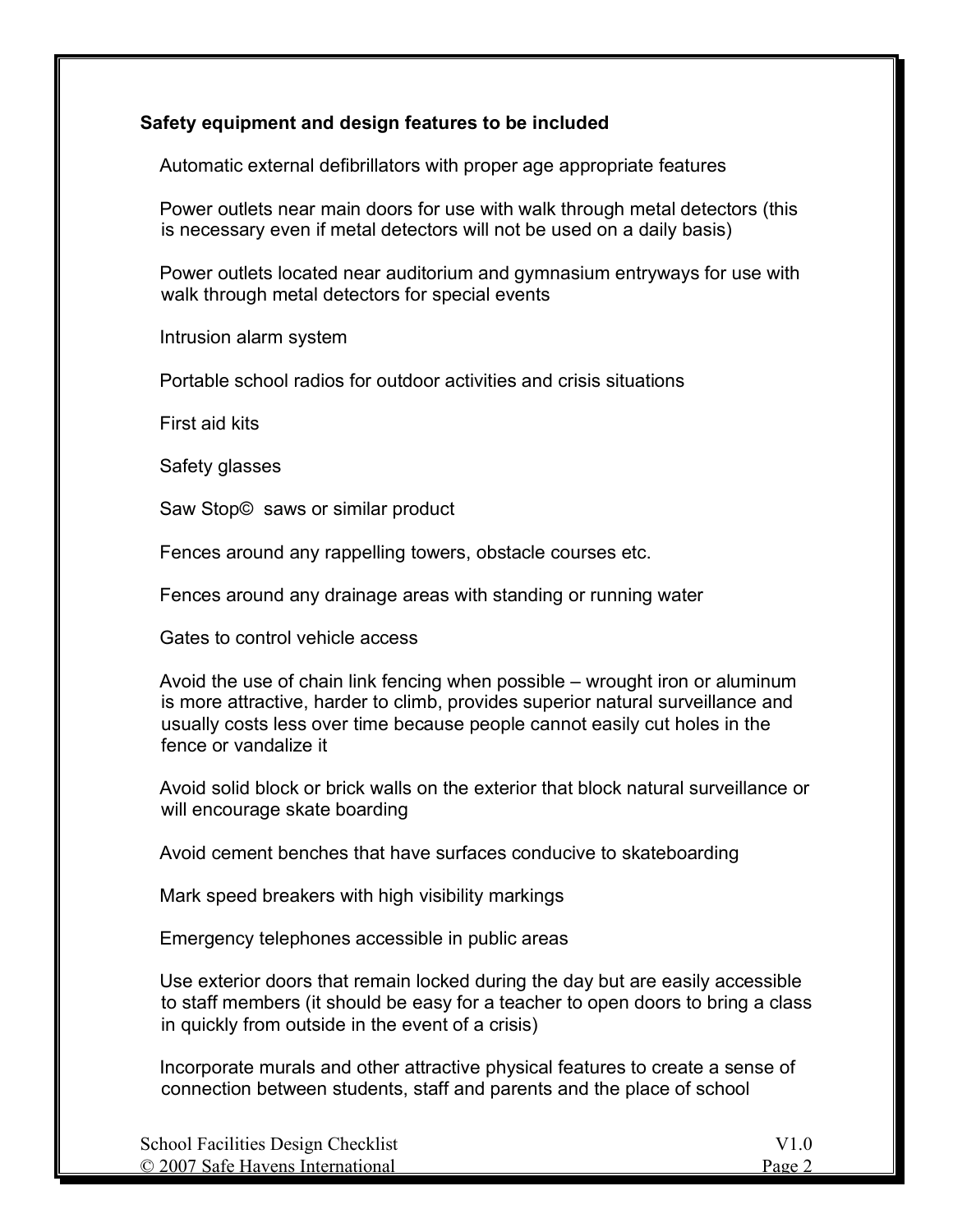## **Emergency equipment/features to be included**

Fire Extinguisher cabinets with local alarm covers

 Exterior mounted "knox box(es)" mounted out of sight from interior of building (for safe access by public safety during an active shooter crisis)

External public address system (remote phone capability is desirable)

Fireman's phone public address capability near main hall exit

Emergency lighting

ADA compliant emergency phones in all elevators

Emergency evacuation chairs

Fire extinguishers

Eye wash stations

Emergency showers

Fire blankets

Chemical storage cabinets

#### **Building design features to look for**

Secure room for security camera and emergency communications equipment

 Secure room for storage of high value equipment during Summer, Winter & Spring class breaks

 Securely anchored protective laminate glass on exterior windows, especially for areas prone to high wind emergencies

Skylight weight-rated to 350 pounds

HVAC equipment located on the roof

Secure storage for student medications

| School Facilities Design Checklist | V1 0   |
|------------------------------------|--------|
| © 2007 Safe Havens International   | Page 3 |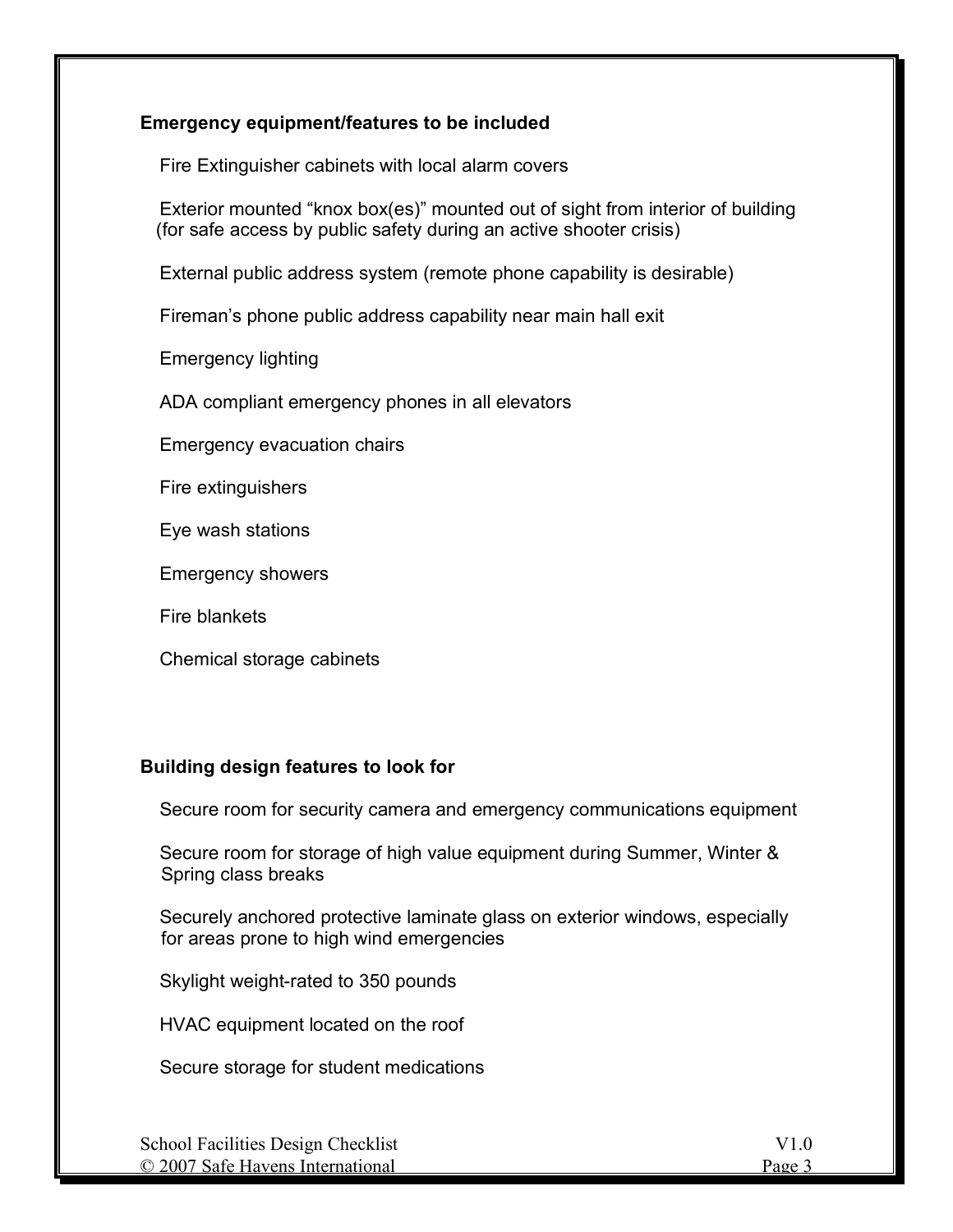Adequate power outlets for portable school radios

 Doors in school require a key to lock so students or intruders cannot easily lock doors to gain privacy over a victim

 Classroom doors can be locked from inside the room by teachers during an emergency

 Adequate severe weather sheltering areas are available throughout the school in areas safely and easily accessible during a severe weather incident

 HVAC and cafeteria hood systems can be shut down easily during a hazardous materials incident

 Main entryways allow for passive and positive control of people entering the building; entryways are visible from staff work stations

Office front counter height affords protection for office staff

Visitor parking areas visible from main office

 Bicycle racks cannot be used as a ladder to gain access to roof and are in clear view from inside school

Zig-zag entryways for student bathrooms with washbasins in the hallway

Vandalism-resistant bathroom stalls

 Bathroom stalls are short, low topped and high bottom partition style to deter multiple students from entering stall at one time

 Drop ceilings are not used in student bathrooms (to prevent contraband concealment)

Adequate ADA compliant student lockers

Adequate ADA compliant emergency exits for all areas of the facility

 Adequate fire resistant storage space for materials used to construct stage sets for plays in the auditorium (remote storage in a specially designed fire resistant room is ideal)

Student lockers have built-in locks

 Student lockers are not large enough for a child to fit in (even high school lockers should not be large enough to contain an elementary child, since the

| <b>School Facilities Design Checklist</b> |        |
|-------------------------------------------|--------|
| © 2007 Safe Havens International          | Page 4 |